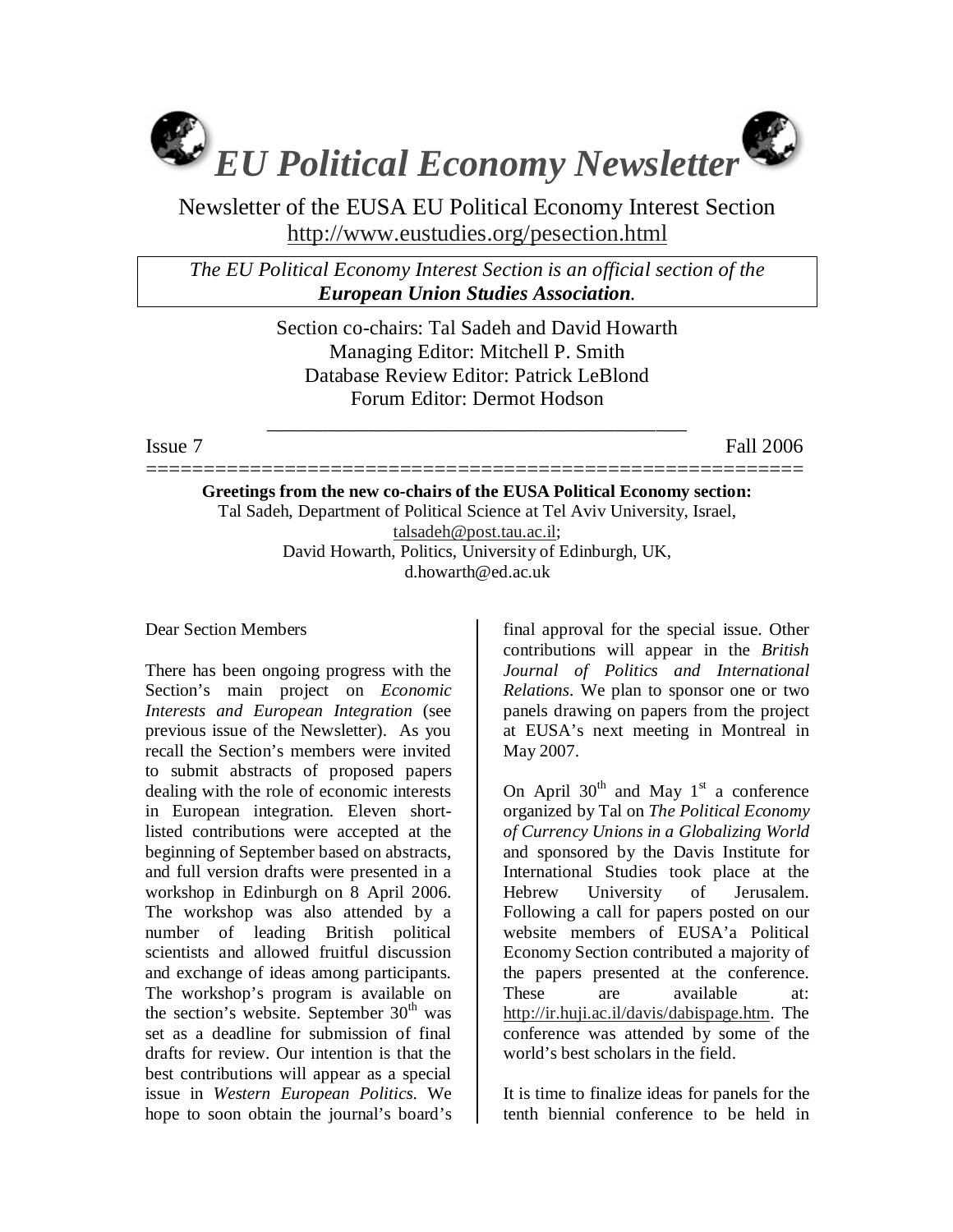Montreal, Canada in March 2007. Anyone with an idea for a panel is welcome to share it with us and encouraged to make use of the section email list to attract panelists. A successful panel on the progress of economic and monetary integration – organized through our section – took place at the September UACES (UK-ECSA) annual and research conference in Limerick, Ireland.

The Political Economy section, EUSA's largest, is potentially a major source for contributions for the *EUSA Review* and one of the more interested sections in taking advantage of the opportunity to make such contributions. For example, David has contributed a piece to the spring issue of *EUSA Review* on 'The Revised Stability and Growth Pact and French Policy Preferences'. Anyone interested in writing in the *EUSA Review* should contact our coordinator, Michelle Egan.

We also encourage you to keep contributing to the Section's Newsletter,

successfully edited by Mitchell, Dermot and Patrick, and our web page edited by Jim. In fact, Jim is in the process of redeveloping our page, especially the membership database. Please contact him to provide any material you would like posted.

Best,

David and Tal

| Also in this issue              |        |
|---------------------------------|--------|
| Call for Members' Information   |        |
| Data resources                  | 3      |
| Forum                           | $\sim$ |
| Recent publications by members  | 8      |
| Call for papers                 | q      |
| Call for newsletter submissions | Ħ      |

# Call for Information from Members Political Economy Section Website

=========================================================

For the purpose of updating and enriching the EUSA Political Economy Section website, the section co-chairs invite members to send the following information via email to jangresano@albertson.edu by December 10, 2006:□□□□

- Your name, academic affiliation, and email address;
- web links to your updated cv (and any separate link to your most recent publications (2005, 2006, and those forthcoming in 2007)); and

web links to any course syllabi for EU courses you offer.

Thank you in advance for providing this information, and thanks to Jim Angresano for updating the web site.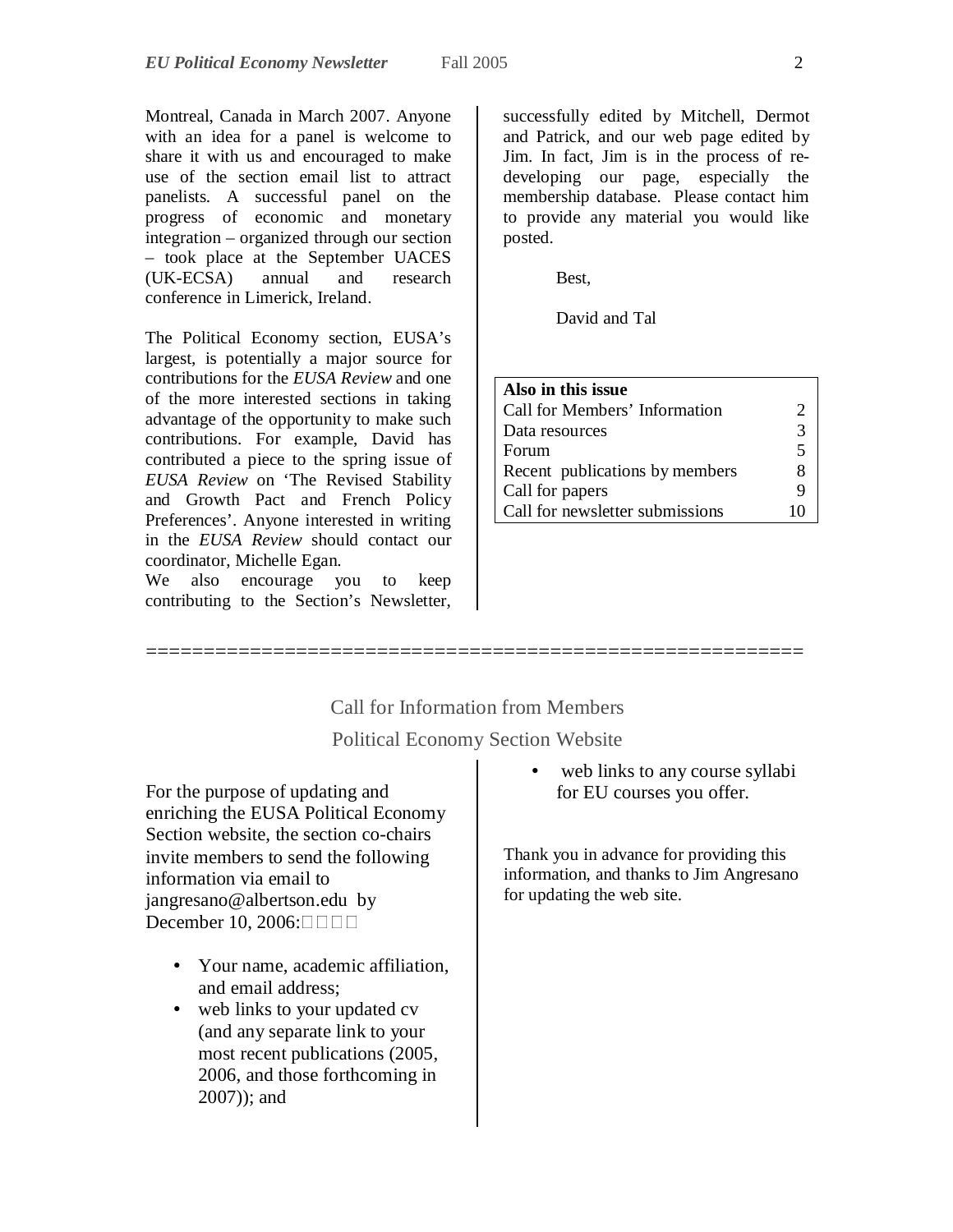#### Data Resources Review

#### **World Bank's Enterprise Surveys**  Patrick Leblond

A couple of years ago, the World Bank and its private-lending arm, the International Finance Corporation, launched a new database on country investment climates. Its goal was to analyze the link between the investment climate and job creation, innovation as well as productivity growth. As such, the idea was to make data available to study the microfoundations of economic growth. Therefore, instead of being based on expert opinions, which is the traditional way of conducting such assessments, this new "Enterprises Surveys" (ES) database would ask those who actually do the investing—enterprises and their managers—what they think and experience.

As such, this new database is complementary to the World Bank's "Doing Business" (DB) indicators (http://www.doingbusiness.org/), which are based on legal and accounting experts' opinion of a country's investment climate, viewed mainly from the main business centre. While the Doing Business dataset focuses on a narrow set of laws, regulations, and institutions that cover specific aspects of firm entry, operation and exit, the Enterprise Surveys database (http://www.enterprisesurveys.org/) has broader scope, albeit with less depth, when it comes to assessing the investment climate. This is because it touches on questions of infrastructure, crime, corruption, informality as well as bureaucracy and the courts. In addition, the ES dataset looks at the relationship between firm productivity and the investment climate. Finally, it performs its analysis of investment climate issues across firm characteristics such as size,

ownership (e.g. public vs. private, domestic vs. foreign), and various geographical locations within a country (e.g., large vs. small cities).

An important difference between the two databases is that the DB data are collected annually for about 145 countries while the ES data are collected once every three to five years, with the current country coverage being at 71 (but with more being added regularly). The reason for this difference is that the ES surveys are much costlier than the DB surveys. The World Bank reckons that it is currently able to conduct from 15 to 20 enterprise surveys per year.

For the Europe-focused scholar—which is what most readers of this newsletter probably are—the database is at this stage most useful to those interested in Central and Eastern Europe since it covers the following countries: Albania, Belarus, Bosnia and Herzegovina, Bulgaria, Croatia, Czech Republic, Estonia, Hungary, Latvia, Lithuania, Macedonia, Poland, Romania, Serbia, Slovakia, Slovenia and Ukraine. To this list, one can also add Russia, Turkey and the remaining members of the Commonwealth of Independent States. As for Western European countries, only the following ones have so far been surveyed: Germany, Greece, Ireland, Portugal and Spain. The other countries that are part of the database are spread over Africa, Asia and Latin America.

The database contains over 150 indicators of the business environment and firm characteristics in the various countries surveyed. The indicators are regrouped according to the categories below. I have included a sample of the indicators that one finds under each category.

**Bureaucracy**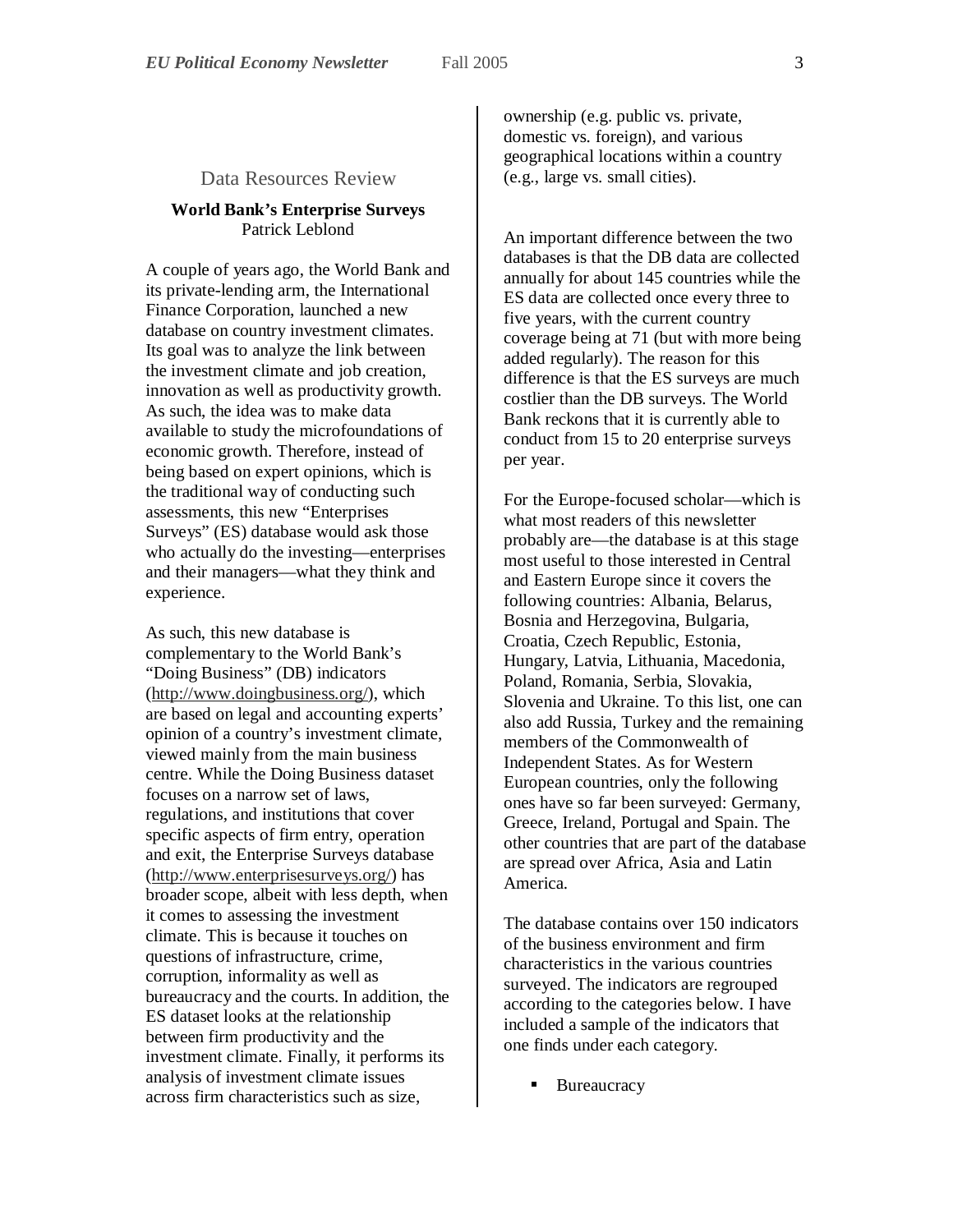- o Senior management time spent in dealing with requirements of government regulation (%)
- o Consistency/predictability of officials' interpretations of regulations affecting the firm
- Corruption
	- o Unofficial payments for typical firm to get things done (% of sales)
	- o Value of gift expected to secure government contract (% of contract)
- **Courts** 
	- o Confidence level in the judiciary system (%)
	- o Time spent resolving a dispute (weeks)
- Crime
	- o Security costs (% of sales)
	- o Losses due to theft, robbery, vandalism, and arson against the firm (% of sales)
- **Finance** 
	- o Bank finance for investment (%)
	- o Informal finance for investment (%)
- **Firm characteristics** 
	- o Ownership private domestic (%)
	- o Located in medium size city (50,000-100,000 people) (%)
	- o Customers MNC in country (% domestic sales)
- **Informality** 
	- o Sales amount reported by a typical firm for tax purposes (%)
- Infrastructure
- o Delay in obtaining an electrical connection (days)
- o Number of water supply failures (days)
- o Delay in obtaining a mainline telephone connection (days)
- **Innovation** 
	- o ISO certification ownership  $(%)$
	- o Spending on R&D (% sales)
- Jobs
	- o Firms offering formal training (%)
	- o Employment growth over the last 3 years (%)
- Productivity
	- o Total direct raw materials costs (% sales) excl. fuel
	- o Spending on machinery, equipment, vehicles (% sales)
- Tax
	- o Average time firms spent in meetings with tax officials (days)
- Trade
	- Average time to clear direct exports through customs (days)
	- o Average time to claim imports from customs (days)

The website for extracting the data is very user friendly. It allows one to obtain web reports as well as Excel downloads. Quick reports by country or by topic can be generated from the "Explore Economies" and "Explore Topics" sections. Comparisons can easily be made with other countries, regional averages as well as the entire sample. In the "Custom Query" or "Do Your Own Analysis" section, one has access to a much larger set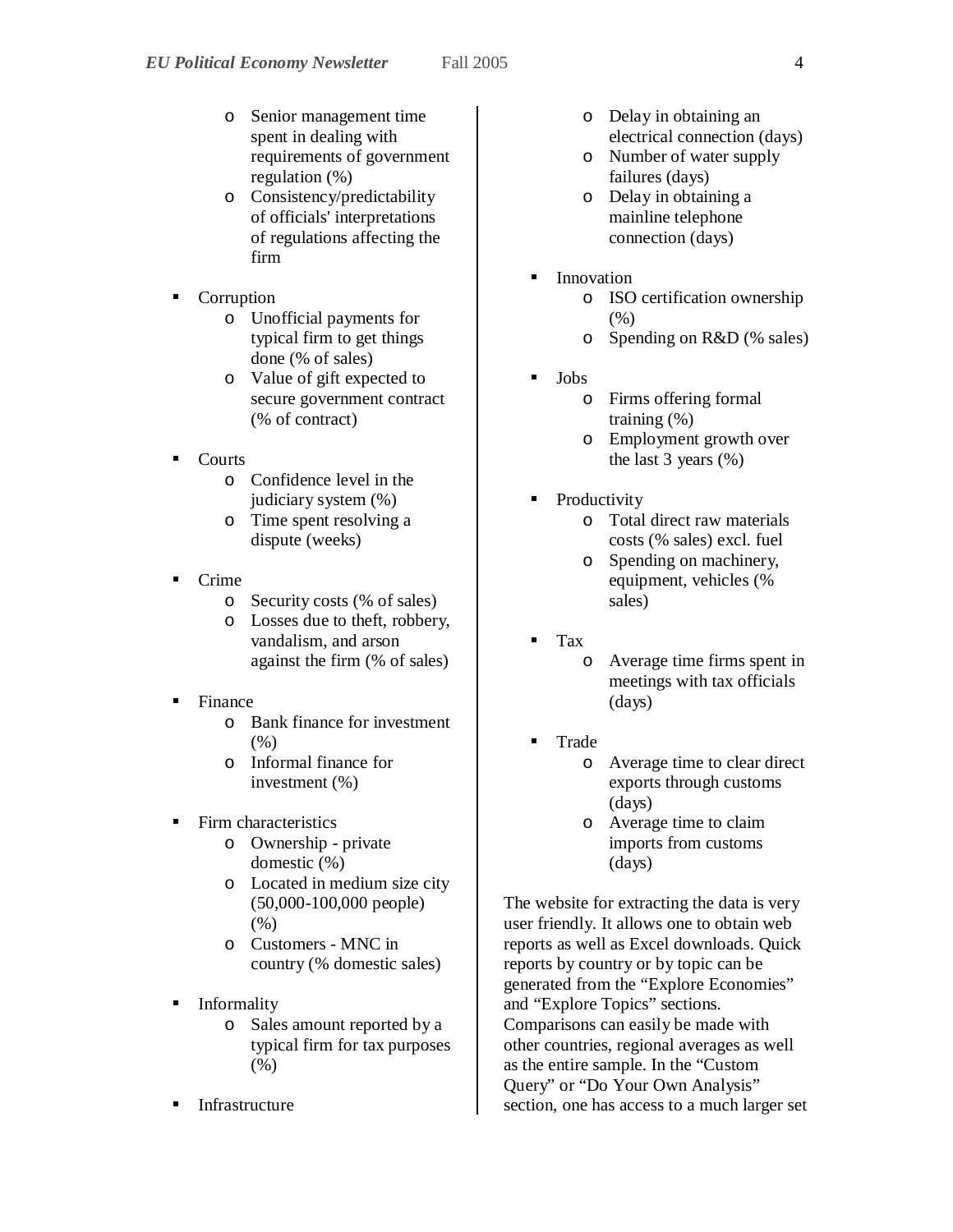of indicators than in the two "Explore" sections mentioned above. Whereas the latter sections cover about thirty-something indicators, the former one covers more than 150. So this is something to keep in mind. The "Explore" sections only give a snapshot of the entire picture. But for those scholars interested in conducting fancier analyses, the "Custom Query" section will be the one to rely on. This is also where one gets the indicators for firm characteristics and productivity, which are not available in the "Explore" sections. Finally, it also allows one to extract data according to firm characteristics.

The raw data from more than 51,000 surveys is also available from the World Bank but only upon request. The procedure for requesting the raw data is indicated on the ES website. One needs to fill out an application form indicating the country and indicators for which the data are required and justifying their use for research. The World Bank will then send the requested data by e-mail or cd-rom, depending on the size of the file(s). As far as one can tell, this service is free.

This exciting and growing database not only measures business perceptions of the

investment climate in a given country but it also serves to analyze the link between the investment climate and such factors of economic and political concern as corporate governance, job creation, innovation, investment and productivity growth. For academics and policy-makers interested in the continued restructuring of Central and Eastern European economies and their adaptation to the EU's investment climate, this database provides a wealth of useful information. An example of the type of analysis that can be performed is given by Kenyon and Kapaz (2005) with respect to Brazil. They show that informal firms that evade taxes, are less productive and less likely to access financial markets than other firms. As a result, the authors recommend that the Brazilian government reduce the cost of becoming formal for firms as well as tighten its enforcement against tax evasion.

#### **References:**

Kenyon, T. and E. Kapaz. 2005. "Tax Evasion, Finance, and Productivity in Brazil." Public Policy for the Private Sector Note #301, December, 4 pages.

## ========================================================= Forum Section

### **Dermot Hodson, Forum Editor Introduction**

At the European Council in December 1998, EU leaders agreed that the launch of the euro necessitated a stronger voice for Europe on international economic issues. To this end, it was proposed, *inter alia*, that the views of the EU and euro area would be presented at the IMF Board by the relevant member of the Executive Director's office of the Member State holding the Eurogroup Presidency, assisted by a representative from the European **Commission** 

Thus far, limited progress has been made towards realizing these goals. In the IMF Executive Board, euro-area positions are now represented by the Executive Director holding the EU Presidency or, as in the second half of the 2005, the next euro-area member in line for the EU Presidency. However, the Eurogroup President is usually not present at the meetings of the IMF Executive Board. Meanwhile, plans to put a senior European Commission official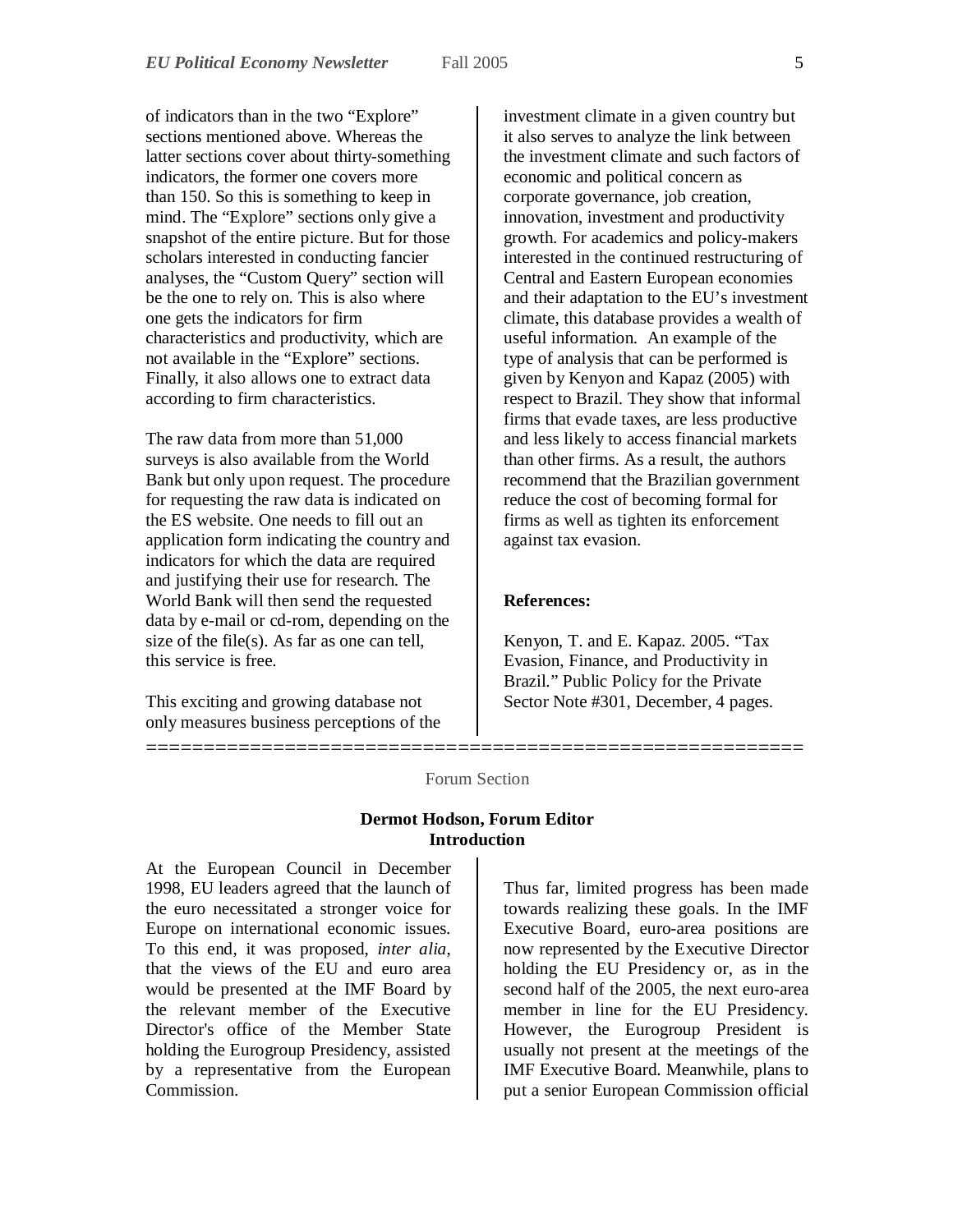in a European Executive Director's office have stalled.

In its recent Annual Report on the Euro Area, the European Commission concluded that "the shortcomings in the external representation of the euro area…[are] far from satisfactory at a time when Europe is being criticised in some quarters for being over represented in international institutions and fora".\* In particular, it argued that increased informal cooperation among European representatives at the IMF, though welcome, was unable to prevent weak, defensive position taking and the slow response of common positions to fastchanging policy discussions.

Although this situation has undoubted implications for Europe's role in the world, what does it mean for the functioning of international financial institutions and fora? In a thought-provoking contribution to this Forum, Lauren Phillips argues that deficiencies in the external representation of the EU are a potential stumbling block to the reform of global governance. The current arrangements, she suggests, have made it difficult for Europeans to reach a strategic, forward-looking position on IMF reform, in part, because individual countries that wish to protect their current voting rights can exercise a *de facto* veto over reform proposals. Improving coordination between EU Member States and, ultimately, agreeing on institutional measures to strengthen the EU's external representation could, Phillips implies, help to further the cause of global governance reform by encouraging potential veto

players to relent in return for measures that would allow the EU to project a stronger voice on the world economic stage.

Looking forward to future editions, I would like to remind readers that the Forum is open to all members of EUSA who wish to share their views on empirical, theoretical and policy questions relating to EU Political Economy. Further information can be obtained from Dermot.Hodson@cec.eu.int. Contributions to the next Review Forum should be sent no later than 19 February 2007.

http://ec.europa.eu/economy\_finance/publications/ european\_economy/2006/eespecialreport0306\_ en.htm

#### **The EU and the Bretton Woods Institutions: Reforming EU institutions to reform the IMF**

Dr Lauren Phillips *Overseas Development Institute, London*

<sup>\*</sup> European Commission (2006), Annual Report on the Euro Area, European Economy Special Report, No. 3.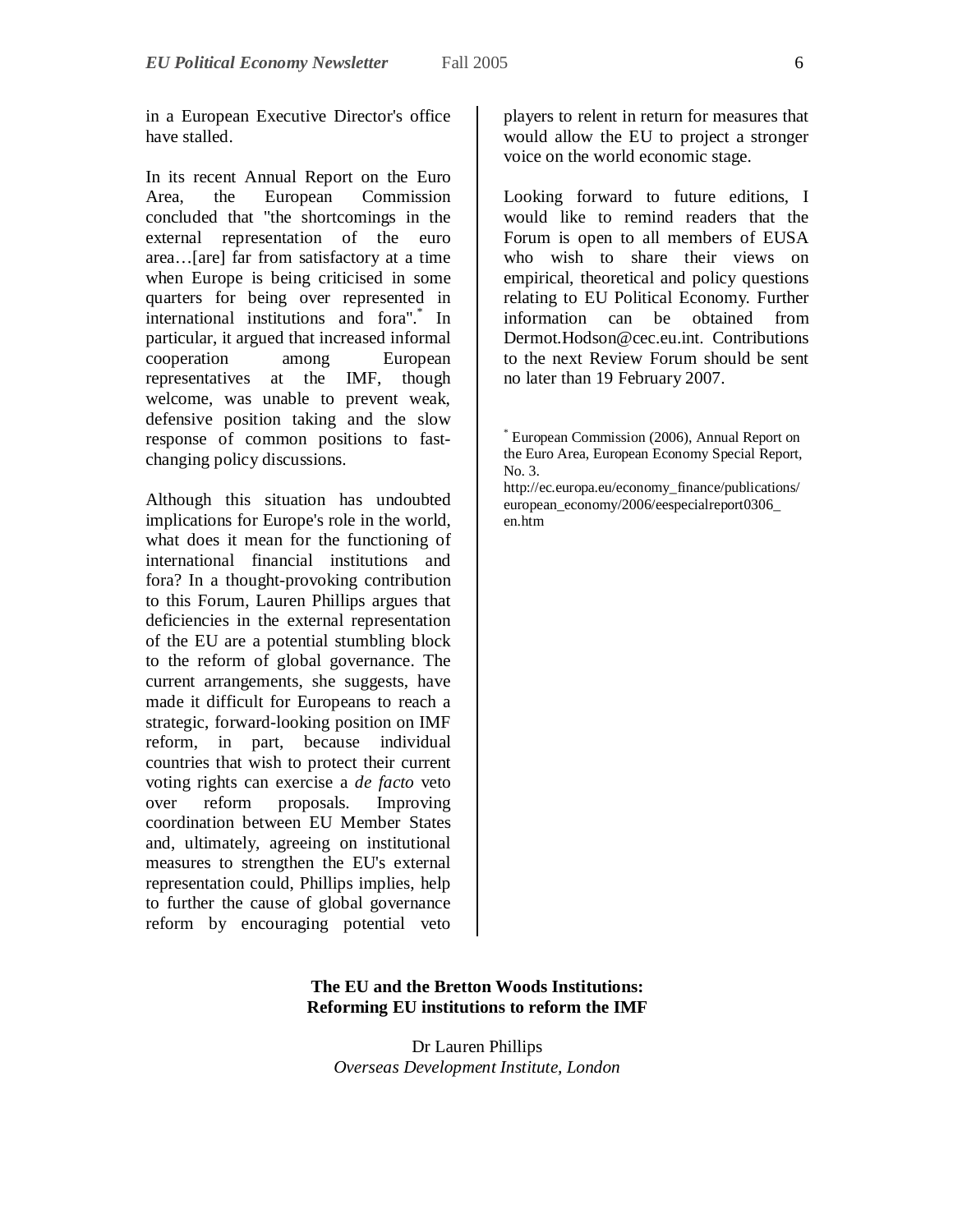Recent threats to the relevance of the IMF, including the rapid growth of economies in Asia and other developing regions, have resulted in a plan to reform its governance. A limited number of fast-growing and underrepresented countries (China, South Korea, Mexico and Turkey) will have increased representation immediately, and over the next two years, members of the IMF will debate how to change the representation of other countries. The contours of this reform will involve intense and complicated political bargaining amongst shareholders, and in some cases between shareholder governments and their legislative branches.

Key amongst these discussions will be the future representation of members of the European Union (EU), whose current representation is generally portrayed in the voluminous literature on Bretton Woods' reform to be over weighted, based on metrics such as contribution to global GDP. Their representation is also fragmented, and complex. EU Member States are currently represented in 10 of the institution's 24 seats at the executive board, and there are no formal mechanisms to coordinate their positions across these so-called 'constituencies.' Instead, coordination is reliant primarily on informal weekly meetings of EU Executive Directors to discuss the differences and similarities of their national positions. While this occasionally leads to cooperation ( e.g. the issuance of joint statements), it rarely leads to a unified voting position, given that fact that EU Member States share constituencies with a number of non-EU states, including developing countries that remain active borrowers, which constrains their ability to act as a unified voting block.

While this is problematic, and has been well documented in the literature, there still exists a gap in analyzing the politicaleconomy constraints to achieving more cohesive EU representation. Within this

context, the institutional setting is exceptionally important, and is also decisive in setting the parameters of IMF reform. EU institutions, in particular the Commission, play a severely minimized role in the formulation of Bretton Woods' policy, and therefore are unable to help generate a common European reform proposal that is both strategic and forwardlooking. There are few coordinating institutions for the formulation of Bretton Woods' policy. Development policy remains a shared competence between the Commission and Member States and significant differences in preferences remain amongst major bilateral donors on the form and content of foreign aid. With regards to IMF relevant policies, the uneven adoption of the euro complicates the ability of the European Central Bank (ECB) from taking a more active role on monetary and exchange rate policy, as well as on more systemic issues such as the regulation of global capital flows.

But what are the consequences of this low communitarisation of Bretton Woods' policies on IMF governance reform? In effect, the lack of delegation to EU institutions to help forge consensus amongst Member States implies that broad ranging reform is less likely. This is because they could otherwise play a role in moderating the 'extremes' of Member State preferences by forging consensus amongst Member States. Cooperation would utilize the intra-EU debate to moderate the preferences of, for example, small countries that are currently highly overrepresented in the Fund relative to their total economic weight and that therefore stand to lose significantly from governance reform. This would help to bring their positions closer to more moderate, proreform members. This is in part because in the context of intra-EU bargaining, these states may be able to mitigate their losses from IMF governance reform by obtaining a role in whatever new institutional settings are proposed, or may be able to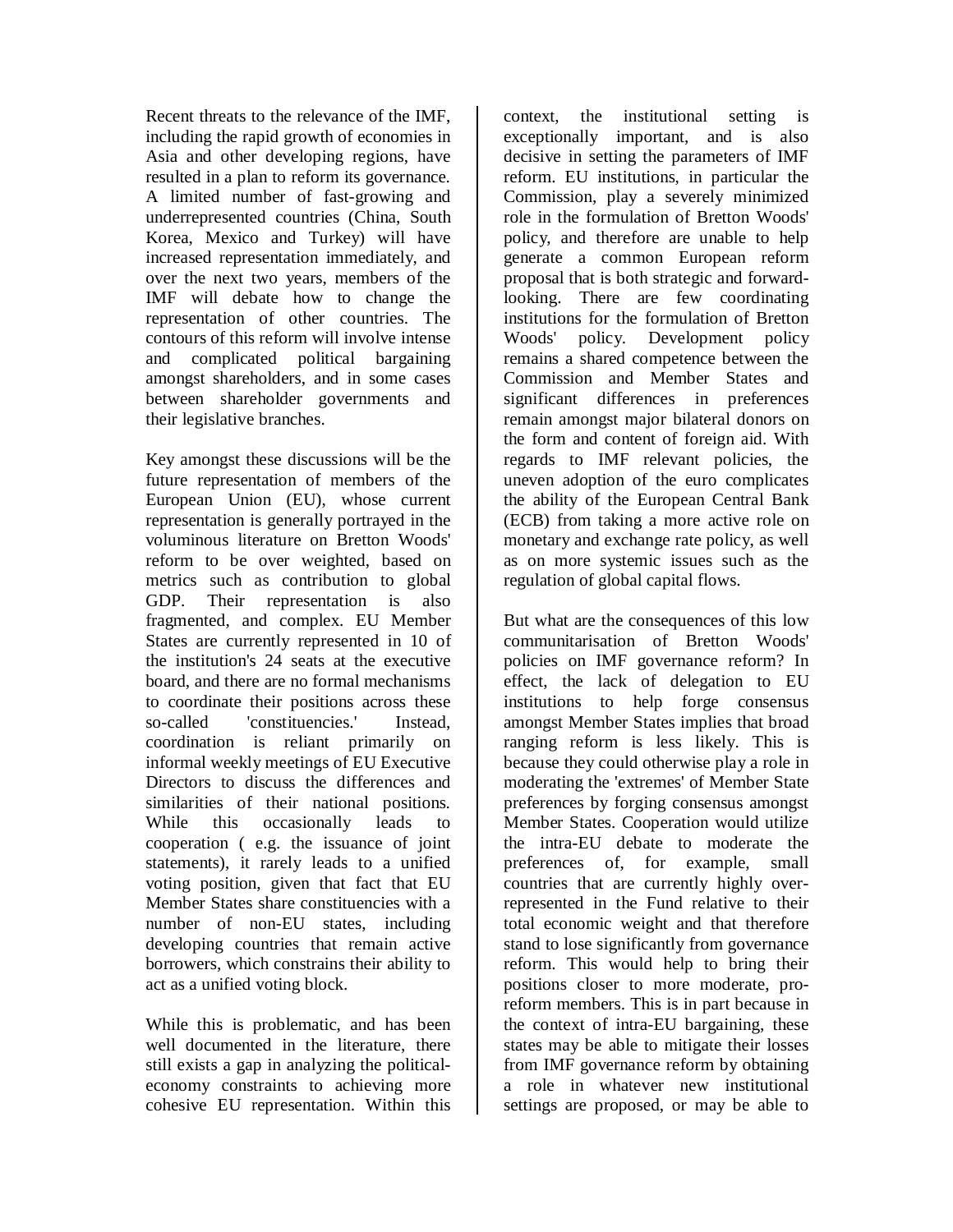gain concessions on other policy areas, making them more likely to agree to a reformist approach.

In the absence of institutional arrangements which facilitate cooperative EU decision making, anti-reformist countries are likely to hold up international negotiations because every IMF member enjoys an effective veto on governance reform: the IMF's charter stipulates that a country's representation cannot be reduced without their explicit consent. The entire scope of the international negotiation is therefore influenced by the unwillingness of such countries to moderate their stances – they have little to gain from reform and much to lose. And it is difficult for states with something to gain, namely developing countries, to make horse-trades that are attractive enough to satisfy such states.

Therefore, in the context of international negotiations the importance of EU institutions could be critical. Global governance reform would be more likely to go forward in the context of a single EU voice. Given the legal impracticalities and political impossibility of changing the role of these institutions in governing Bretton Woods' policy in the coming two years, the =========================================================

most positive outcome would be if EU Member States chose to utilize the nonformalized institutions that already exist to come to a joint position on governance reform. The constraint mentioned above – namely that EU members cannot vote jointly even if consensus is reached on an issue given their representation of non-EU states on the Board – is not salient in the case of IMF reform, where each state is ultimately represented by their Finance Ministers at the larger annual board meeting. There states are free to adopt ad hoc constituencies, such as EU members and associate countries to advocate reform proposals.

Thus, the fate of IMF governance reform in the coming two years rests overwhelmingly on the ability of EU members to generate a proactive and strategic reform plan that moderates the resistance of some more recalcitrant EU members. Whether this happens depends on the willingness of EU leaders and Finance Ministers to dedicate their political capital to this issue. Doing so is in both their interest, and that of many developing countries.

| Angresano, James (2007). Sustaining |
|-------------------------------------|
| the French Exception: Lessons       |
| in the Political Economy of         |
| Welfare State Reform from           |
| Sweden, Netherlands and New         |
| Zealand. London: Anthem             |
| Press (forthcoming).                |
|                                     |

Members' Recent Publications

## Angresano, James (2006). "ASEAN + 3: Is an Economic Community in Their Future?" Chapter 3 in Michael G. Plummer and Erik Jones, eds. *International*

# *Economic Integration and Asia*, Hackensack, NJ: World Scientific Publishing, 2006, pp. 97-134. Borrás, Susana (2006). "The Governance of the European Patent System:Effective and Legitimate?" in *Economy and Society*, volume 35 (forthcoming) $\Box$ Borrás, Susana (2006). "Legitimate Governance of Risk at EU level? The□Case of GMOs" in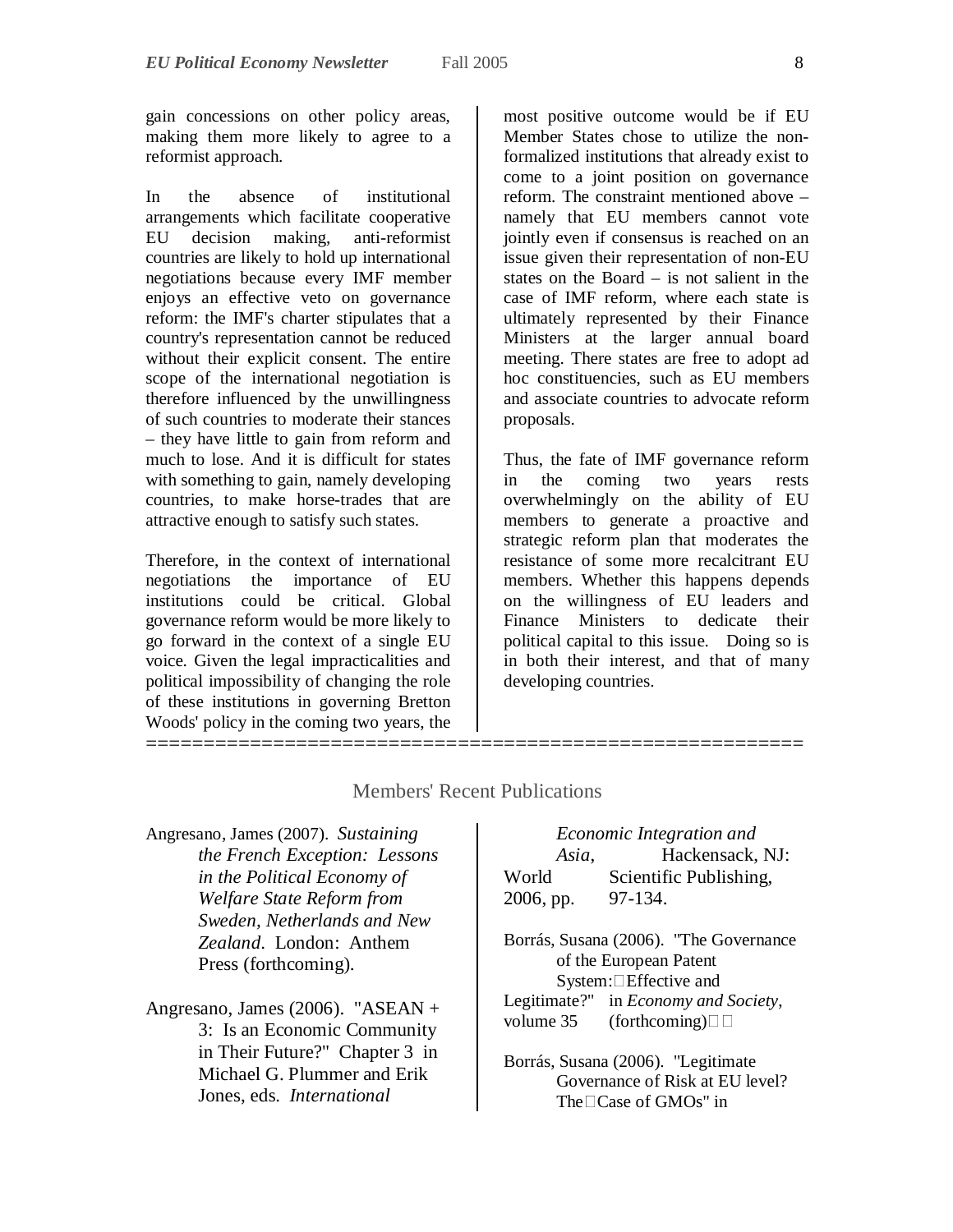*Technological Forecasting and Social Change*. Volume□73, Issue 1: 61-75.

Jabko, Nicolas (2006). *Playing the Market: A Political Strategy for Uniting Europe, 1985-2005*. Ithaca: Cornell University Press. Leal Arcas, Rafael (forthcoming, 2007). "Is EC Trade Policy Up to Par?: A Legal Analysis Over Time - Rome, Marrakesh, Amsterdam, Nice, and the Constitutional Treaty," *Columbia Journal of European Law*, Vol. 1, No. 2.

- Leal Arcas, Rafael (forthcoming 2007). "The GATS in the Doha Round: A European Perspective," in Andenas, M. & Alexander, K. (eds.) *The World Trade Organization and Trade in Services*, Brill/Nijhoff.
- Leal Arcas, Rafael (forthcoming, Winter 2007). "Choice of Jurisdiction in International Trade Disputes: Going Regional or Global?"

*Minnesota Journal of International Law*, Vol. 16, No. 1.

- Leal Arcas, Rafael (forthcoming, January 2007). "EU Legal Personality in Foreign Policy?" *Boston University International Law Journal*.
- Meunier, Sophie, and Kalypso Nicolaidis (September 2006). "The European Union as a Conflicted Trade Power", in *Journal of European Public Policy*, Vol. 13, No. 6: 906-925.
- Sadeh, Tal (2006). *Sustaining European Monetary Union: Confronting the Cost of Diversity* (Boulder: Lynne Rienner).
- Sadeh, Tal (2006). "Adjusting to EMU: Electoral, Partisan and Fiscal Cycles," *European Union Politics*, 7, No. 3: 347-72.

## Call for Papers

=========================================================

# **The EU in International Trade Negotiations**

*Call for papers for a workshop at Cornell University, Ithaca, New York Early May 2007*

*Andreas Dür, University College Dublin Hubert Zimmermann, Cornell University*

The EU is one of the key actors in the international trading system. Until recently, it pursued both offensive and

defensive interests in the Doha Development Agenda. The EU also engages or plans to engage in trade negotiations with different countries and regions across the world. Given the importance of the EU in these negotiations, and the importance of these negotiations for the EU, it is surprising to see how little research has been conducted on this subject. Despite some recent advances in the literature, single case studies on the most visible negotiating processes and covering only few sectors still dominate